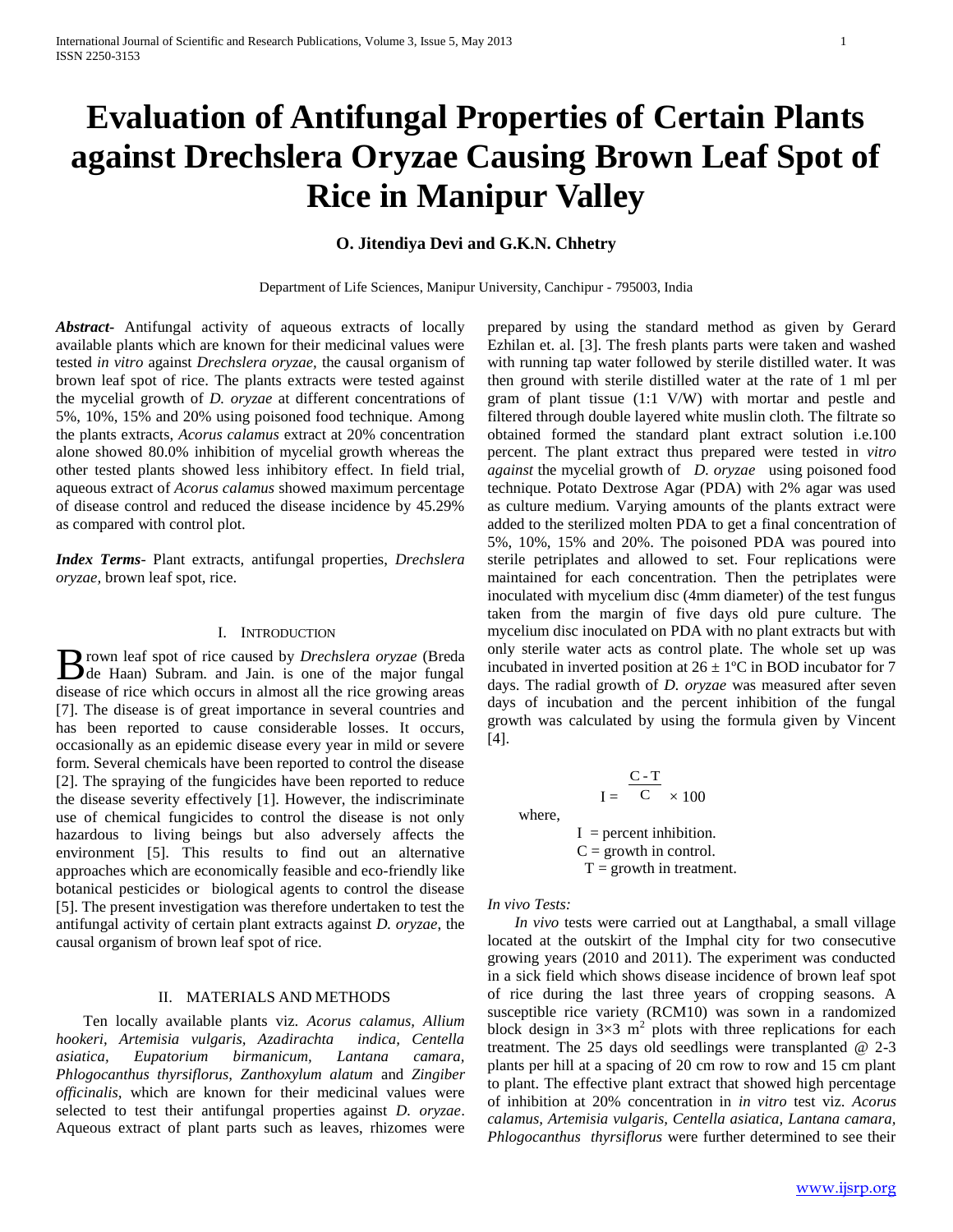effect in *in vivo* conditions. The plant extracts with 20% concentration were sprayed at weekly interval starting from tillering stage till flowering stage. In control plot only distilled water was sprayed. Data on disease incidence were recorded at weekly interval and calculated as per the formula given below:

Percent Disease Incidence,

#### Total no.of plantsinfected by a particular disease

 $(DI\%) =$ Total no.of plants assessed  $\times$ 100 The data so obtained was statistically analysed to ascertain the effectiveness of the treatments.

## III. RESULTS

 The result presented in Table 1 showed that the plant extracts were significantly effective against the mycelial growth

of *D. oryzae* as compared with the control plates. Among the plant extracts, aqueous extract of *Acorus calamus* (80.0%) at 20% concentration showed highest mycelial growth inhibition followed by *Artemisia vulgaris* (40.0%) and *Centella asiatica*  (40.0%). Again, aqueous extract of *Eupatorium birmanicum, Lantana camara, Phlogocanthus thyrsiflorus, Zanthoxylum alatum and Zingiber officinalis* showed 30% or more mycelial growth inhibition while *Allium hookeri* and *Azadirachta indica* showed less than 30% inhibition of mycelial growth.

 The data presented in Table 2 showed that in *in vivo test*, the selected plants reduced the disease incidence during the two successive cropping seasons. Among the plants, maximum percent of reduction in disease incidence over control was observed in *Acorus calamus* (45.29%) followed by *Artemisia vulgaris* (26.44%), *Centella asiatica* (24.11%), *Lantana camara*  (19.98%) and *Phlogocanthus thyrsiflorus* (18.21%).

| IV. TABLES                                                                                                      |
|-----------------------------------------------------------------------------------------------------------------|
| Table 1: Effect of plant extracts on radial growth of mycelium of <i>D. oryzae</i> at different concentrations. |

| <b>Test plants</b>                    | Parts<br>used | Mycelial growth (in cm) at<br>different conc <sup>n</sup> . |     |     |     | <b>Mean</b> | % inhibition of mycelial growth<br>at different conc <sup>n</sup> . |      |      |      |
|---------------------------------------|---------------|-------------------------------------------------------------|-----|-----|-----|-------------|---------------------------------------------------------------------|------|------|------|
|                                       |               | 5%                                                          | 10% | 15% | 20% |             | 5%                                                                  | 10%  | 15%  | 20%  |
| Acorus calamus                        | Rhizome       | 1.8                                                         | 1.6 | 1.3 | 0.9 | 1.4         | 60.0                                                                | 64.4 | 71.1 | 80.0 |
| Allium hookeri                        | Leave         | 4.4                                                         | 4.3 | 3.8 | 3.4 | 4.0         | 2.2                                                                 | 4.4  | 15.6 | 24.4 |
| Artemisia vulgaris                    | Leave         | 3.3                                                         | 3.2 | 2.8 | 2.7 | 3.0         | 26.7                                                                | 28.9 | 37.8 | 40.0 |
| Azadirachta<br>indica                 | Leave         | 3.5                                                         | 3.4 | 3.4 | 3.3 | 3.4         | 22.2                                                                | 24.4 | 24.4 | 26.7 |
| Centella asiatica                     | Leave         | 3.2                                                         | 3.0 | 2.8 | 2.7 | 2.9         | 28.9                                                                | 33.3 | 37.8 | 40.0 |
| Eupatorium<br>birmanicum              | Leave         | 3.7                                                         | 3.4 | 3.3 | 3.1 | 3.4         | 17.8                                                                | 24.4 | 26.7 | 31.1 |
| Lantana camara                        | Leave         | 3.6                                                         | 3.5 | 3.4 | 2.8 | 3.3         | 20.0                                                                | 22.2 | 24.4 | 37.8 |
| <b>Phlogocanthus</b><br>thyrsiflorus  | Leave         | 3.7                                                         | 3.5 | 3.2 | 2.9 | 3.3         | 17.8                                                                | 22.2 | 28.9 | 38.6 |
| Zanthoxylum<br>alatum                 | Leave         | 3.7                                                         | 3.5 | 3.3 | 3.0 | 3.4         | 17.8                                                                | 22.2 | 26.7 | 33.3 |
| <b>Zingiber</b><br><i>officinalis</i> | Rhizome       | 3.5                                                         | 3.3 | 3.1 | 3.1 | 33          | 22.2                                                                | 26.7 | 31.1 | 31.1 |
| Control                               |               | 4.5                                                         | 4.5 | 4.5 | 4.5 | 4.5         |                                                                     |      |      |      |
| <b>Mean</b>                           |               | 3.5                                                         | 3.4 | 3.2 | 3.0 |             |                                                                     |      |      |      |

CD  $(P = 0.05)$  Between plant extracts: 0.04

Between concentrations: 0.06

\* Mean of four replications.

# **Table 2: Effect of plant extracts on the incidence of brown spot of rice in** *in vivo tests***.**

| <b>Test plants</b> |               | D.I.%         | Pooled<br>mean | % Disease control |  |
|--------------------|---------------|---------------|----------------|-------------------|--|
|                    | 2010          | 2011          |                |                   |  |
| Acorus calamus     | 16.17(23.71)  | 14.83 (22.65) | 15.5           | 45.29%            |  |
| Artemisia vulgaris | 20.00 (26.57) | 21.67 (27.74) | 20.84          | 26.44%            |  |